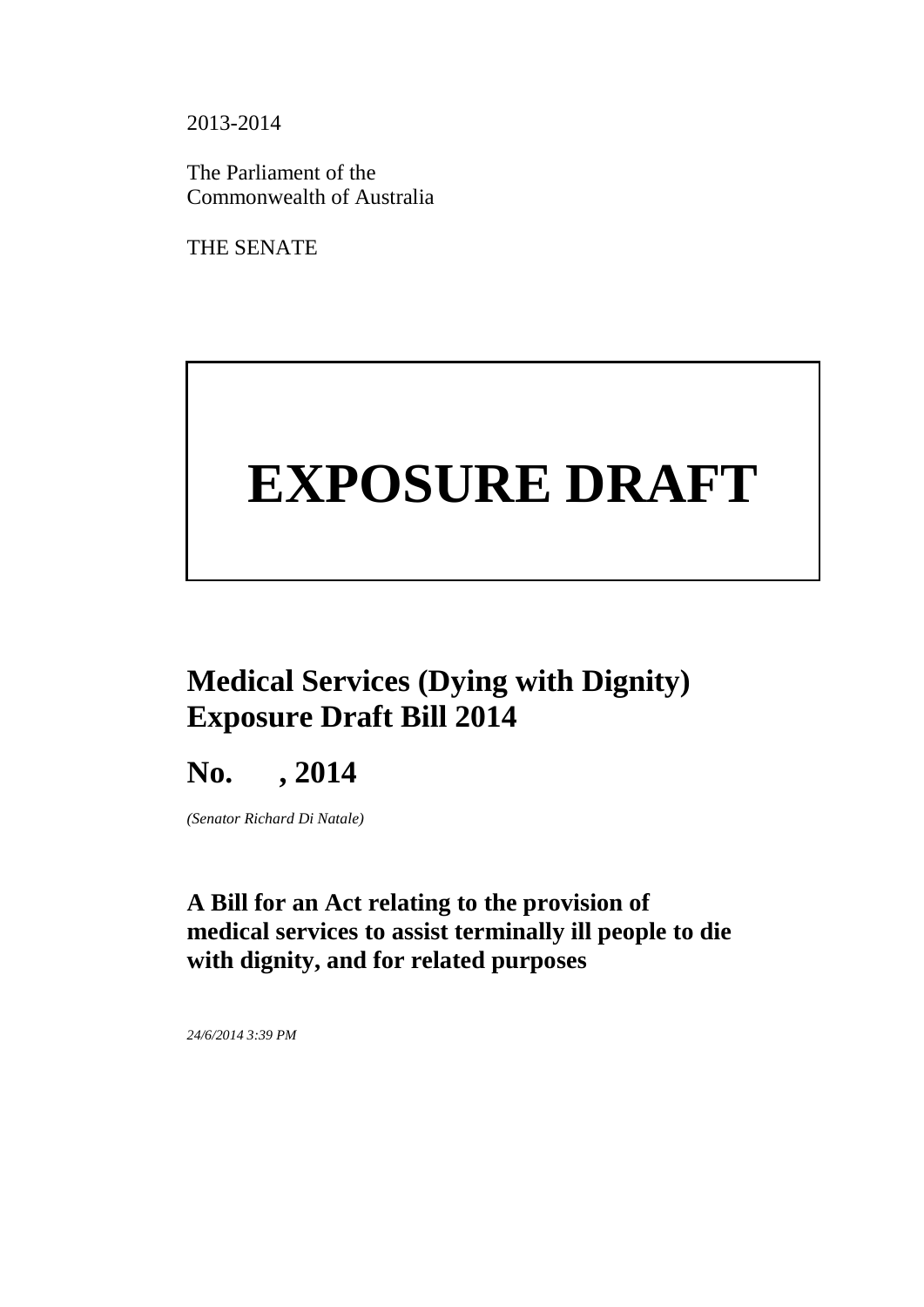*\\Eofs-vic-64\eoshare\$\!PARLIAMENT\Legislation\Euthanasia\Dying with Dignity Medical Services (draft).docx 24/6/2014 3:39 PM*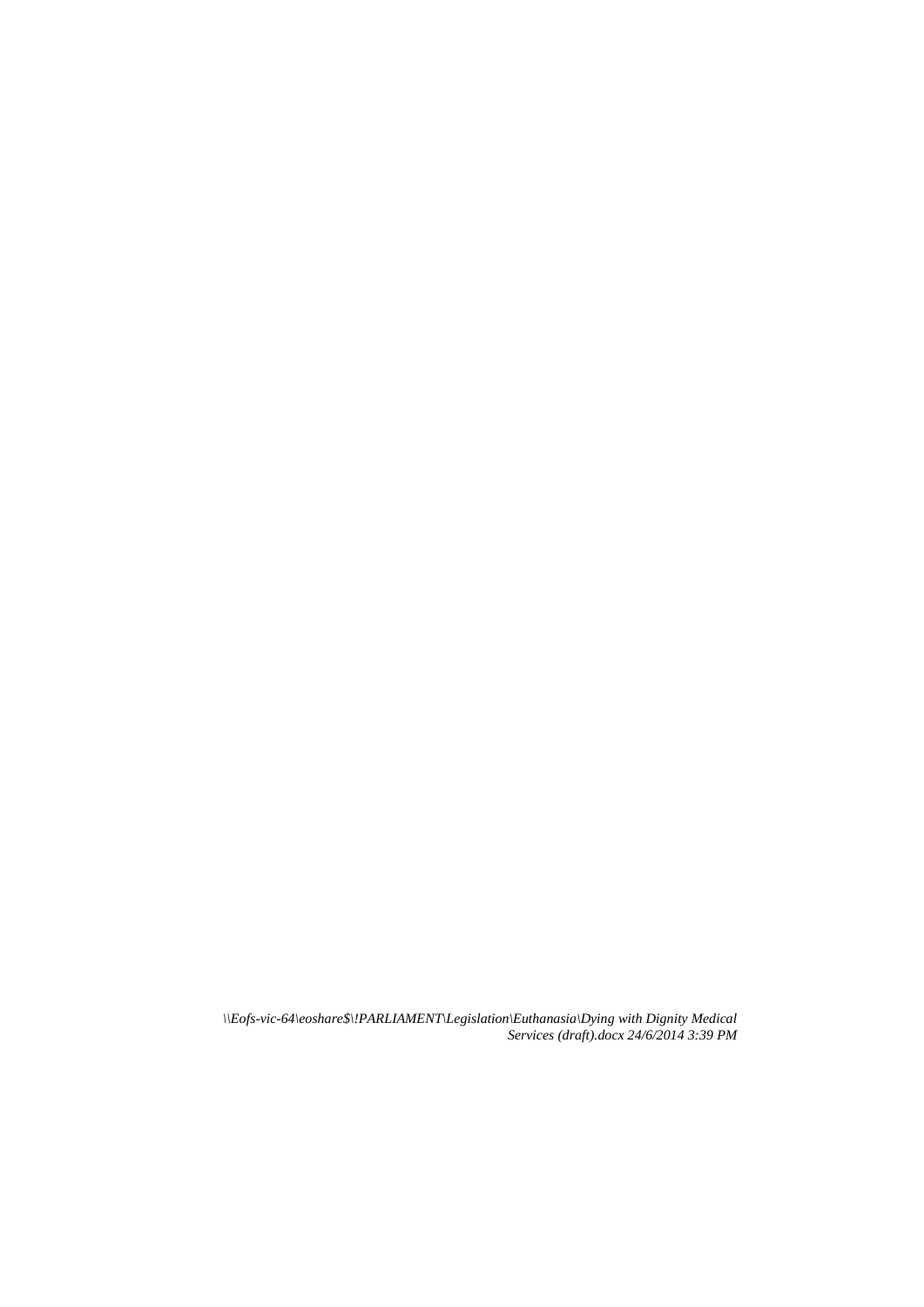# Contents

| <b>Part 1-Preliminary</b>   |                                                                        | 1  |
|-----------------------------|------------------------------------------------------------------------|----|
|                             |                                                                        |    |
|                             |                                                                        |    |
|                             |                                                                        |    |
|                             |                                                                        |    |
|                             |                                                                        |    |
|                             |                                                                        |    |
|                             |                                                                        |    |
|                             |                                                                        |    |
|                             |                                                                        |    |
|                             | Part 2—Dying with dignity medical services                             | 5  |
|                             |                                                                        |    |
|                             |                                                                        |    |
|                             | ^12 Pre-conditions to providing dying with dignity medical services 5  |    |
|                             |                                                                        |    |
|                             |                                                                        |    |
|                             |                                                                        |    |
|                             |                                                                        |    |
|                             | <b>Part 3-Administrative arrangements</b>                              | 10 |
|                             | ^16 Claim for payment for the provision of dying with dignity          |    |
|                             |                                                                        |    |
|                             |                                                                        |    |
|                             |                                                                        |    |
|                             |                                                                        |    |
|                             |                                                                        |    |
| <b>Part 4-Offences</b>      |                                                                        | 12 |
|                             | ^21 Intending to influence a medical practitioner in relation to dying |    |
|                             |                                                                        |    |
|                             |                                                                        |    |
| <b>Part 5—Other matters</b> |                                                                        | 14 |
|                             |                                                                        |    |
|                             | ^24 Immunity from civil, criminal and disciplinary actions  14         |    |
|                             |                                                                        |    |
|                             |                                                                        |    |

*Medical Services (Dying with Dignity) Bill 2012 No. , 2012 i*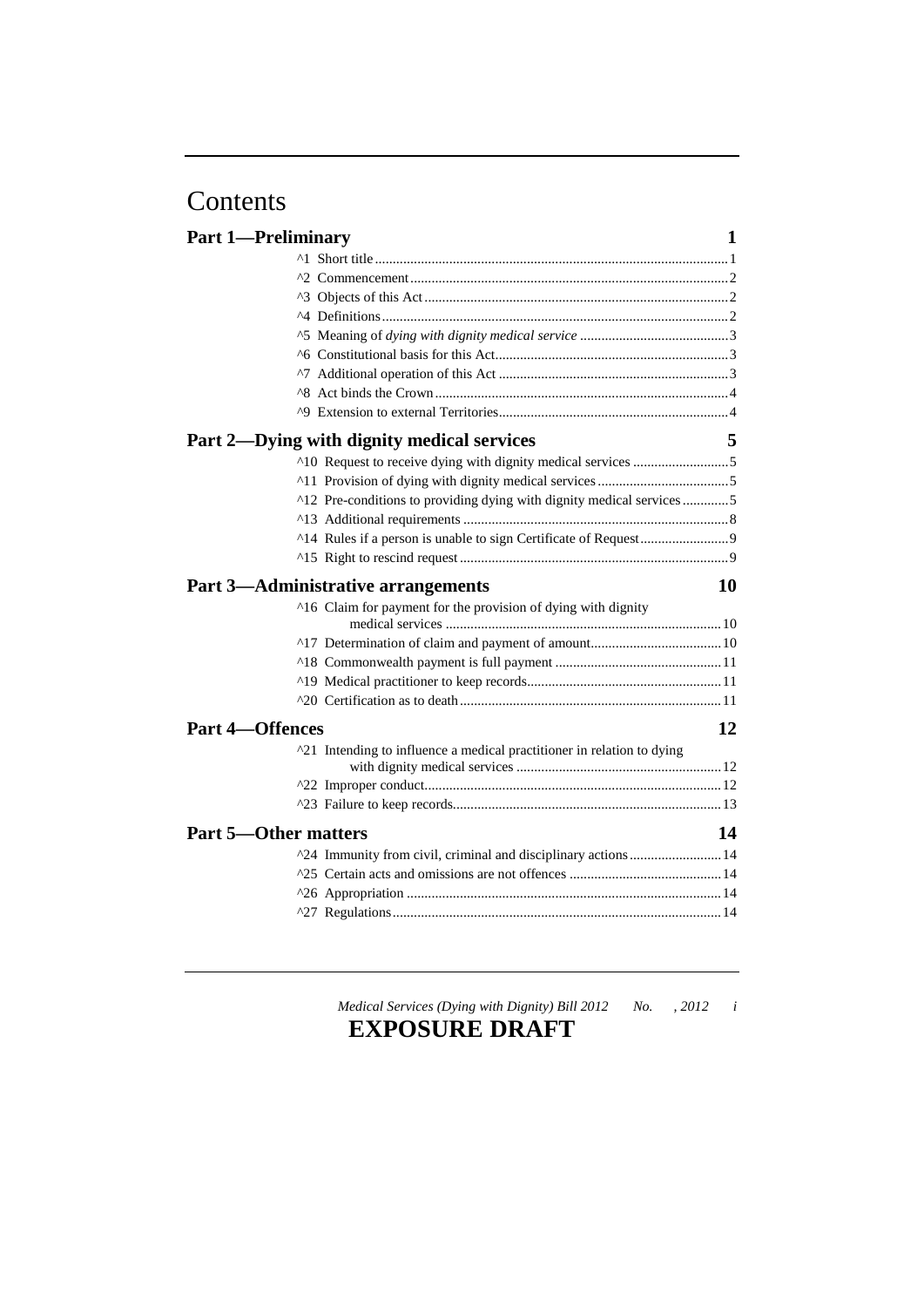## **Schedule 1—Request for dying with dignity medical services 1**

*ii Medical Services (Dying with Dignity) Bill 2012 No. , 2012*

## **EXPOSURE DRAFT**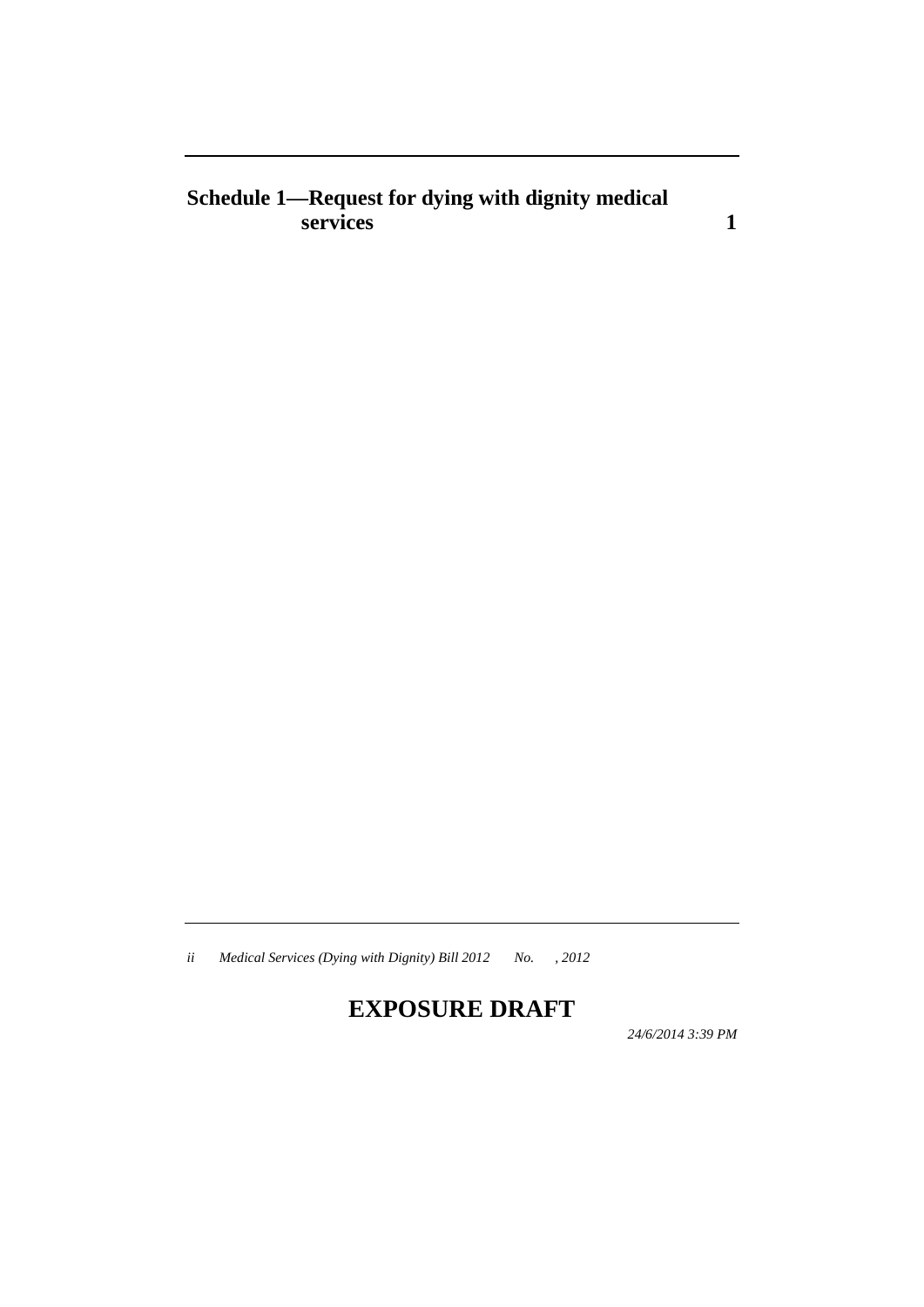## **A Bill for an Act relating to the provision of**

# **medical services to assist terminally ill people to die**

- **with dignity, and for related purposes**
- <sup>4</sup> The Parliament of Australia enacts:

#### **Part 1—Preliminary**

#### **^1 Short title**

 This Act may be cited as the *Medical Services (Dying with Dignity) Act 2014*.

*Medical Services (Dying with Dignity) Bill 2012 No. , 2012 1*

*24/6/2014 3:39 PM*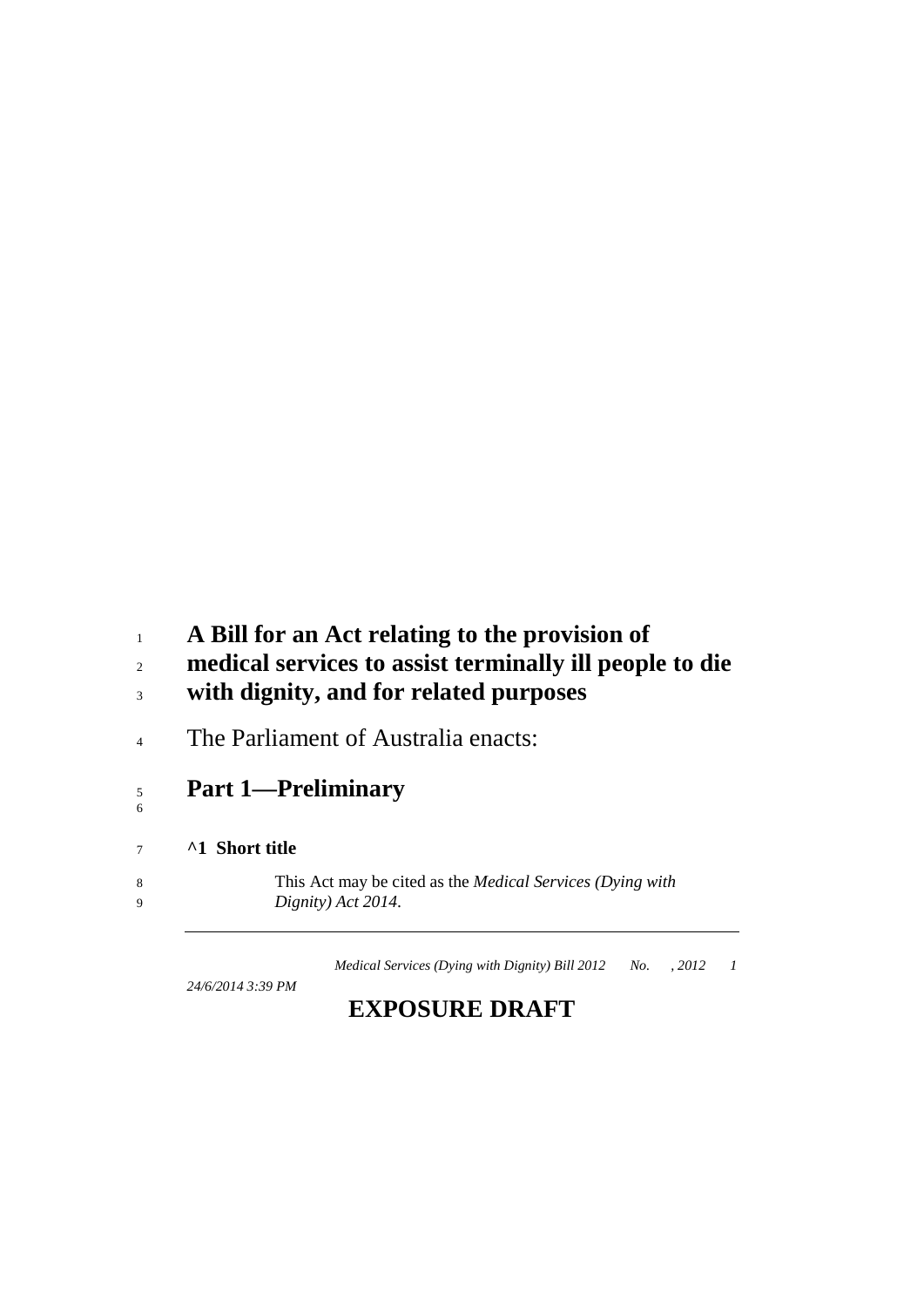Section ^2

| 1              | ^2 Commencement                                                                                                                                                             |
|----------------|-----------------------------------------------------------------------------------------------------------------------------------------------------------------------------|
| 2<br>3         | This Act commences on the day this Act receives the Royal<br>Assent.                                                                                                        |
| 4              | ^3 Objects of this Act                                                                                                                                                      |
| 5              | The objects of this Act are:                                                                                                                                                |
| 6              | (a) to recognise the right of a mentally competent adult who is                                                                                                             |
| 7              | suffering intolerably from a terminal illness to request a<br>medical practitioner to provide medical services that allows                                                  |
| 8<br>9<br>10   | the person to end his or her life peacefully, humanely and<br>with dignity; and                                                                                             |
| 11             | (b) to grant a medical practitioner who provides such services                                                                                                              |
| 12             | immunity from liability in civil, criminal and disciplinary                                                                                                                 |
| 13             | proceedings.                                                                                                                                                                |
| 14             | ^4 Definitions                                                                                                                                                              |
| 15             | In this Act:                                                                                                                                                                |
| 16<br>17<br>18 | <b>Australian resident</b> means an individual who resides in Australia<br>and who is an Australian citizen (within the meaning of the<br>Australian Citizenship Act 2007). |
| 19             | <b>benefit</b> includes any advantage and is not limited to property.                                                                                                       |
| 20             | <b>Certificate of Request</b> means a document in or to the effect of the                                                                                                   |
| 21             | form in Schedule 1 that has been completed, signed and witnessed                                                                                                            |
| 22             | in accordance with this Act.                                                                                                                                                |
| 23             | dying with dignity medical service: see section ^5.                                                                                                                         |
| 24             | <i>illness</i> includes disease, injury and degeneration of mental or                                                                                                       |
| 25             | physical faculties.                                                                                                                                                         |
| 26             | <i>medical practitioner</i> means a person who:                                                                                                                             |
| 27             | (a) is registered or licensed as a medical practitioner under a law                                                                                                         |
| 28             | of a State or Territory; and                                                                                                                                                |
|                |                                                                                                                                                                             |

*2 Medical Services (Dying with Dignity) Bill 2012 No. , 2012*

## **EXPOSURE DRAFT**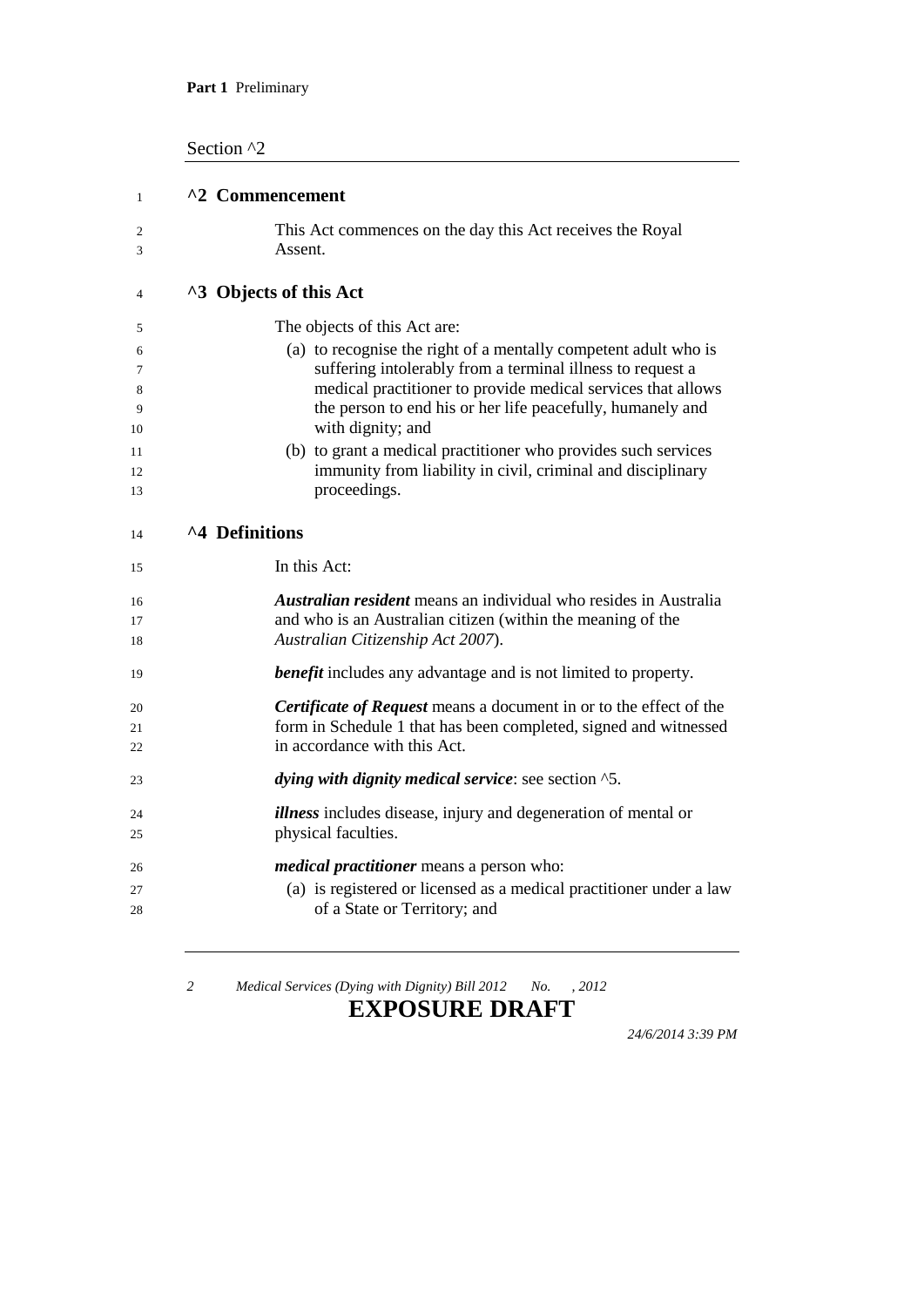| 1<br>2 | (b) has been entitled to practise as a medical practitioner in<br>Australia for a continuous period of not less than 5 years. |
|--------|-------------------------------------------------------------------------------------------------------------------------------|
| 3      | <b>Secretary</b> means the Secretary of the Department.                                                                       |
| 4      | <i>terminal illness</i> , in relation to a person, means an illness which, in                                                 |
| 5      | reasonable medical judgement will, in the normal course, without                                                              |
| 6      | the application of extraordinary measures or of treatment                                                                     |
| 7      | unacceptable to the person, result in the death of the person.                                                                |
| 8      | ^5 Meaning of dying with dignity medical service                                                                              |
| 9      | $(1)$ A <i>dying with dignity medical service</i> means a medical service                                                     |
| 10     | provided by a medical practitioner to a person to enable the person                                                           |
| 11     | to end his or her life in a humane manner.                                                                                    |
| 12     | (2) Without limiting subsection (1), such services include:                                                                   |
| 13     | (a) the giving of information to the person; and                                                                              |
| 14     | (b) the prescribing of a substance to the person; and                                                                         |
| 15     | (c) the preparation of a substance for the person; and                                                                        |
| 16     | (d) the giving of a substance to the person for                                                                               |
| 17     | self-administration; and                                                                                                      |
| 18     | (e) the administration of a substance to the person at the person's                                                           |
| 19     | request.                                                                                                                      |
| 20     | ^6 Constitutional basis for this Act                                                                                          |
| 21     | This Act relies on:                                                                                                           |
| 22     | (a) the Commonwealth's legislative powers under paragraph                                                                     |
| 23     | 51(xxiiiA) of the Constitution; and                                                                                           |
| 24     | (b) any implied legislative powers of the Commonwealth.                                                                       |
| 25     | ^7 Additional operation of this Act                                                                                           |
| 26     | (1) Without prejudice to its effect apart from this section, this Act also                                                    |
| 27     | has effect as provided by this section.                                                                                       |
|        |                                                                                                                               |

*24/6/2014 3:39 PM*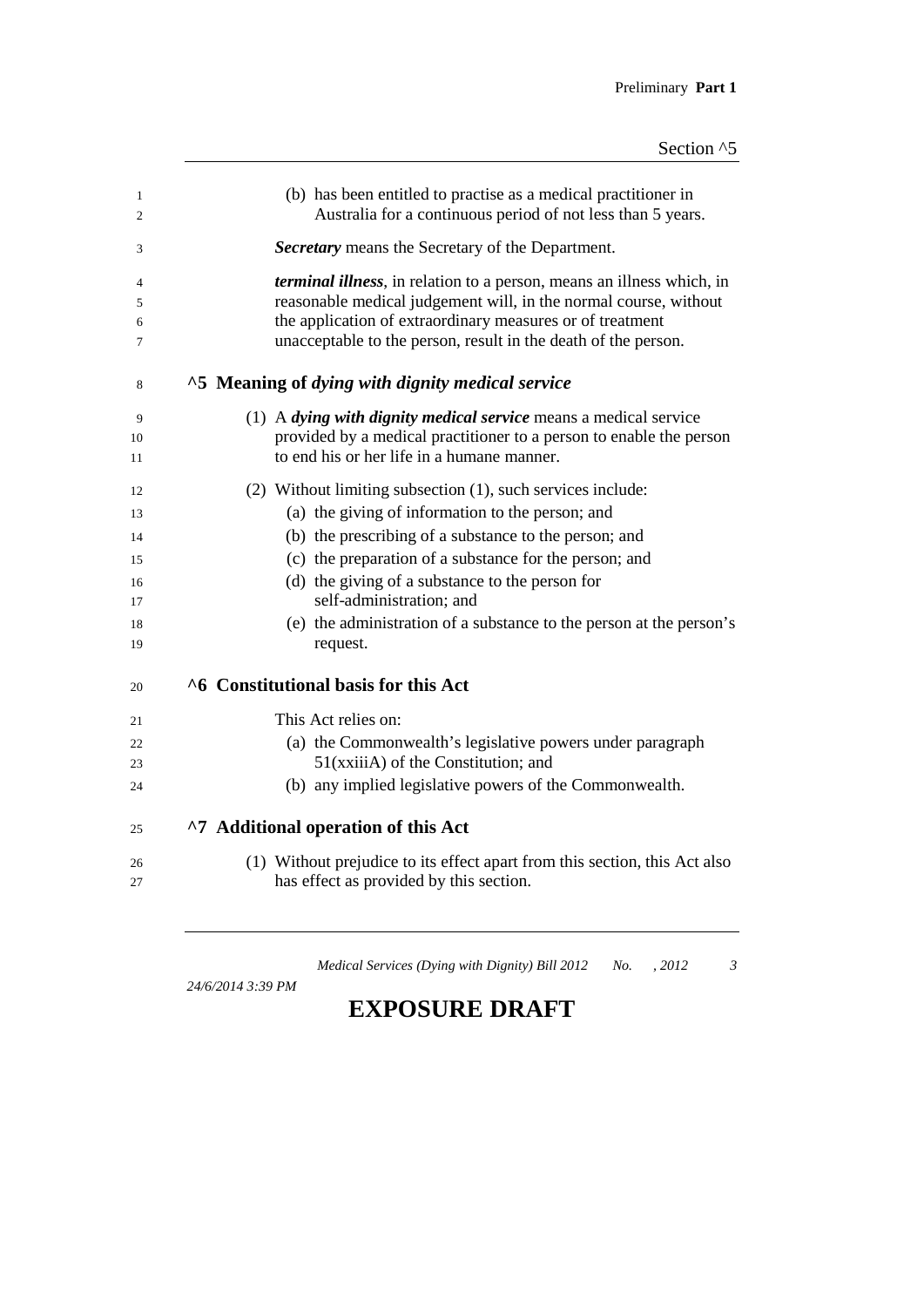#### **Part 1** Preliminary

| 1  | (2) This Act has, by force of this subsection, the effect it would have if |
|----|----------------------------------------------------------------------------|
| 2  | its operation were, by express provision, confined to a medical            |
| 3  | practitioner employed by a constitutional corporation.                     |
| 4  | (3) This Act has, by force of this subsection, the effect it would have if |
| 5  | its operation were, by express provision, confined to a person             |
| 6  | engaging in conduct to the extent to which the conduct takes place         |
| 7  | wholly or partly in a Territory.                                           |
| 8  | $(4)$ In this section:                                                     |
| 9  | <i>constitutional corporation</i> means a corporation to which             |
| 10 | paragraph $51(xx)$ of the Constitution applies.                            |
| 11 | <b>8 Act binds the Crown</b>                                               |
| 12 | This Act binds the Crown in each of its capacities.                        |
| 13 | <sup>1</sup> ^9 Extension to external Territories                          |
| 14 | This Act extends to every external Territory.                              |
| 15 |                                                                            |
|    |                                                                            |

*4 Medical Services (Dying with Dignity) Bill 2012 No. , 2012*

## **EXPOSURE DRAFT**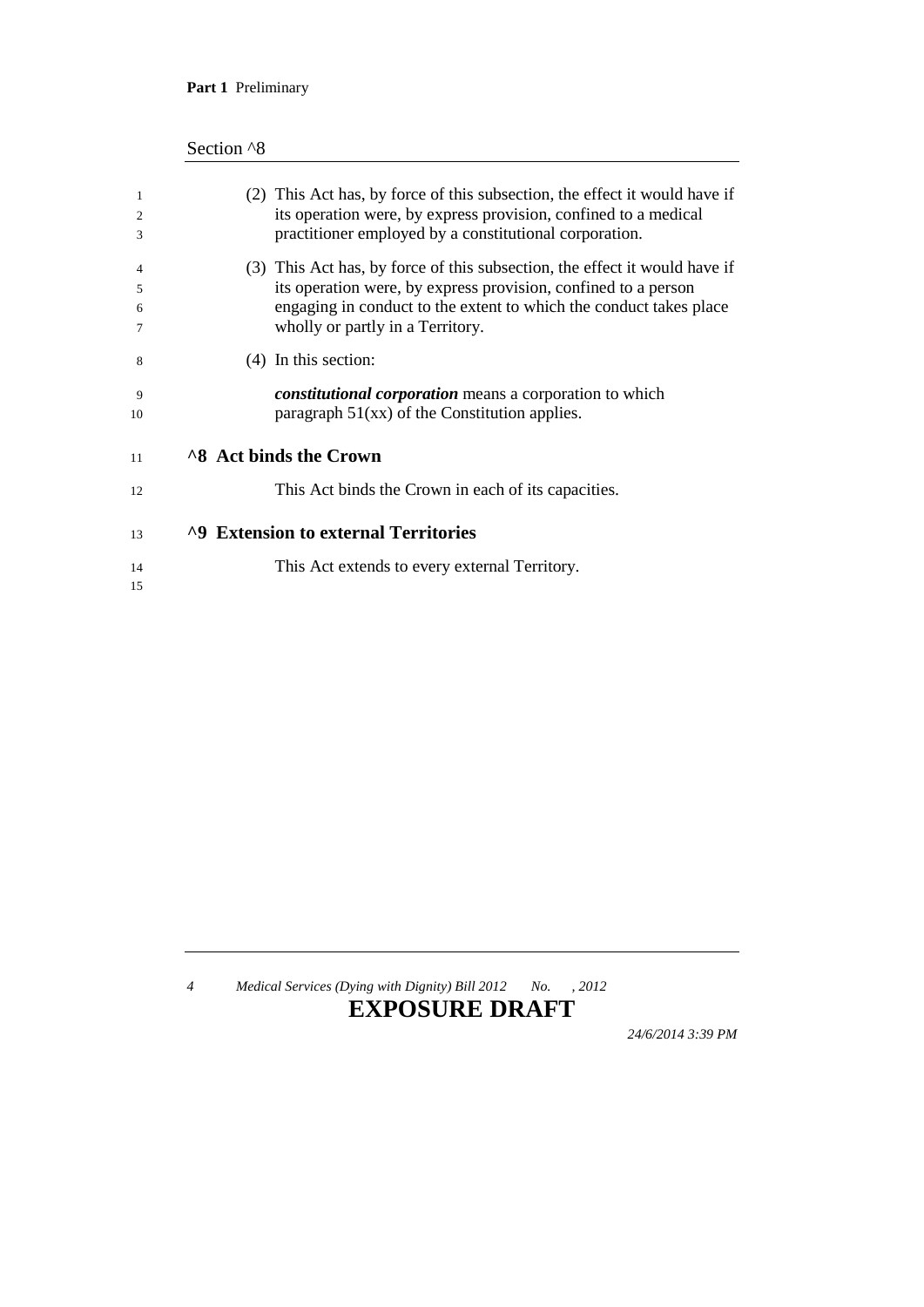| Section ^10 |  |
|-------------|--|
|             |  |

| Part 2—Dying with dignity medical services                                                                                                                                                                                                                                                                 |
|------------------------------------------------------------------------------------------------------------------------------------------------------------------------------------------------------------------------------------------------------------------------------------------------------------|
| ^10 Request to receive dying with dignity medical services                                                                                                                                                                                                                                                 |
| A person who, in the course of a terminal illness, is experiencing<br>pain, suffering, distress or indignity to an extent unacceptable to<br>the person, may request a medical practitioner to provide dying<br>with dignity medical services to the person for the purpose of<br>ending his or her life.  |
| <sup>11</sup> Provision of dying with dignity medical services                                                                                                                                                                                                                                             |
| (1) This section applies if a person has made a request under section<br>^10 to a medical practitioner.                                                                                                                                                                                                    |
| (2) The medical practitioner may:<br>(a) refuse to provide dying with dignity medical services to the<br>person for any reason and at any time; or<br>(b) if satisfied that all of the conditions set out in section $\lambda$ 12 are<br>met—provide dying with dignity medical services to the<br>person. |
| ^12 Pre-conditions to providing dying with dignity medical services                                                                                                                                                                                                                                        |
| (1) The conditions are:                                                                                                                                                                                                                                                                                    |
| (a) the person is at least 18 years of age; and                                                                                                                                                                                                                                                            |
| (b) the person is an Australian resident; and                                                                                                                                                                                                                                                              |
| (c) the medical practitioner (the <i>first medical practitioner</i> ) is                                                                                                                                                                                                                                   |
| satisfied, on reasonable grounds, that:                                                                                                                                                                                                                                                                    |
| (i) the person is suffering from a terminal illness; and                                                                                                                                                                                                                                                   |
| (ii) in reasonable medical judgement, there is no medical                                                                                                                                                                                                                                                  |
| measure acceptable to the person that can reasonably be<br>undertaken in the hope of effecting a cure; and                                                                                                                                                                                                 |
|                                                                                                                                                                                                                                                                                                            |
| (iii) any medical treatment reasonably available to the                                                                                                                                                                                                                                                    |

*24/6/2014 3:39 PM*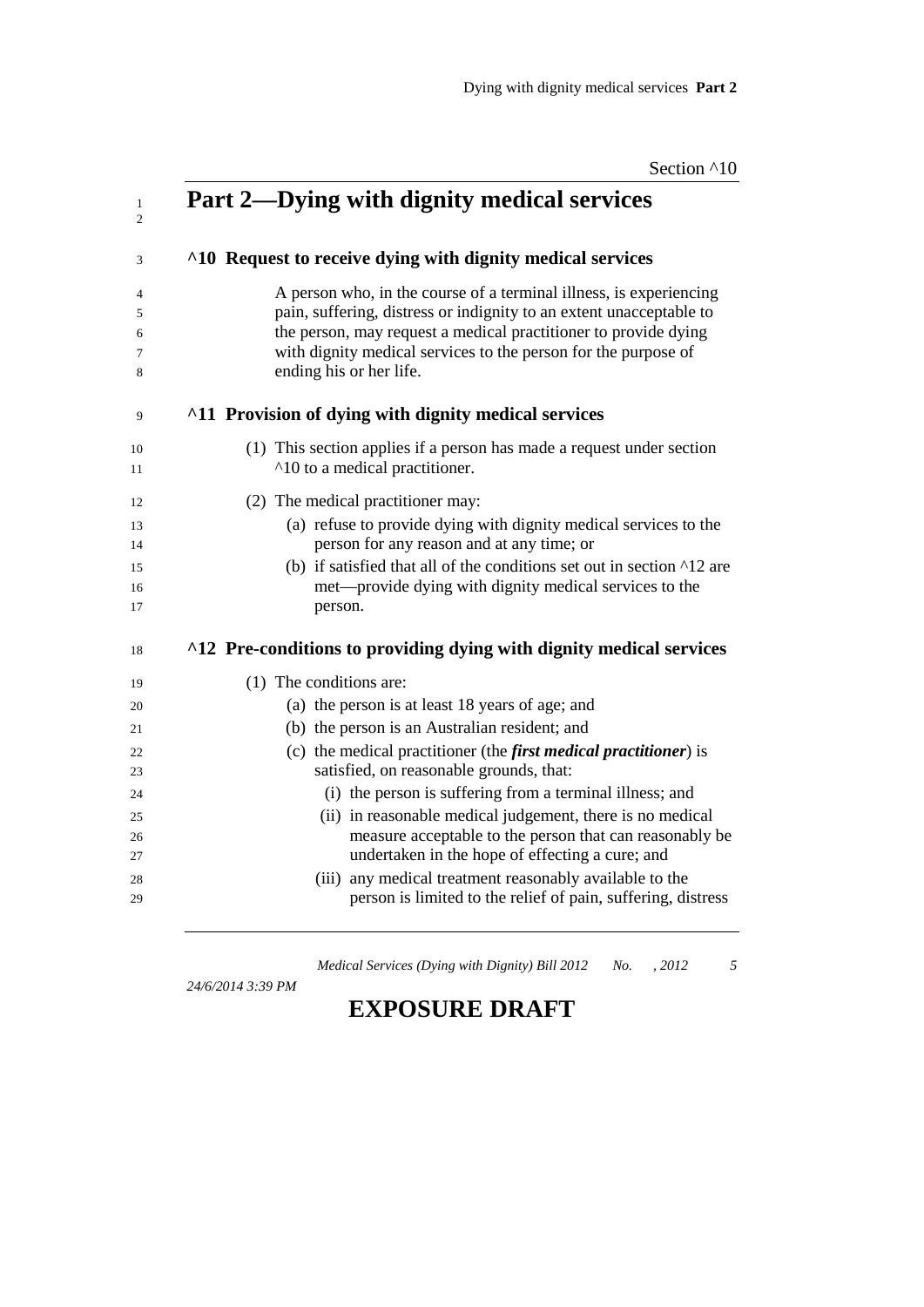| Section ^12 |  |
|-------------|--|
|-------------|--|

| $\mathbf{1}$<br>$\overline{2}$ | or indignity with the object of allowing the person to die<br>a comfortable death; and                                            |
|--------------------------------|-----------------------------------------------------------------------------------------------------------------------------------|
|                                |                                                                                                                                   |
| 3                              | (d) another medical practitioner (the second medical<br><i>practitioner</i> ) who holds qualifications or experience in the       |
| 4<br>5                         | treatment of the terminal illness from which the person is                                                                        |
| 6                              | suffering has examined the person and has confirmed:                                                                              |
| 7                              | (i) the first medical practitioner's opinion as to the                                                                            |
| 8                              | existence and seriousness of the illness; and                                                                                     |
|                                | (ii) that the person is likely to die as a result of the illness;                                                                 |
| 9                              | and                                                                                                                               |
| 10                             |                                                                                                                                   |
| 11                             | (iii) the first medical practitioner's prognosis; and                                                                             |
| 12                             | (e) a further medical practitioner (the <i>third medical practitioner</i> )                                                       |
| 13                             | who is a qualified psychiatrist has examined the person and                                                                       |
| 14<br>15                       | has confirmed that the person is not suffering from a treatable<br>clinical depression in respect of the illness; and             |
|                                |                                                                                                                                   |
| 16<br>17                       | (f) the second and third medical practitioners are not a relative<br>or employee of, or a member of the same medical practice as, |
| 18                             | the first medical practitioner or of each other; and                                                                              |
|                                | (g) the illness is causing the person severe pain, suffering,                                                                     |
| 19<br>20                       | distress or indignity; and                                                                                                        |
| 21                             | (h) the first medical practitioner has informed the person of:                                                                    |
| 22                             | (i) the nature of the illness and its likely course; and                                                                          |
| 23                             | (ii) the medical treatment, including palliative care,                                                                            |
| 24                             | counselling, psychiatric services and extraordinary                                                                               |
| 25                             | measures for keeping the person alive that may be                                                                                 |
| 26                             | available to the person; and                                                                                                      |
| 27                             | (i) after being informed of the matters in paragraph (h), the                                                                     |
| 28                             | person has indicated to the first medical practitioner that the                                                                   |
| 29                             | person has decided to end his or her life; and                                                                                    |
| 30                             | (j) the first medical practitioner is satisfied that the person has                                                               |
| 31                             | considered the possible implications of the person's decision                                                                     |
| 32                             | on his or her family; and                                                                                                         |
| 33                             | (k) the first medical practitioner is satisfied, on reasonable                                                                    |
| 34                             | grounds, that the person is of sound mind and that the                                                                            |
| 35                             | person's decision to end his or her life has been made freely,                                                                    |
| 36                             | voluntarily and after due consideration; and                                                                                      |
|                                |                                                                                                                                   |

#### **EXPOSURE DRAFT**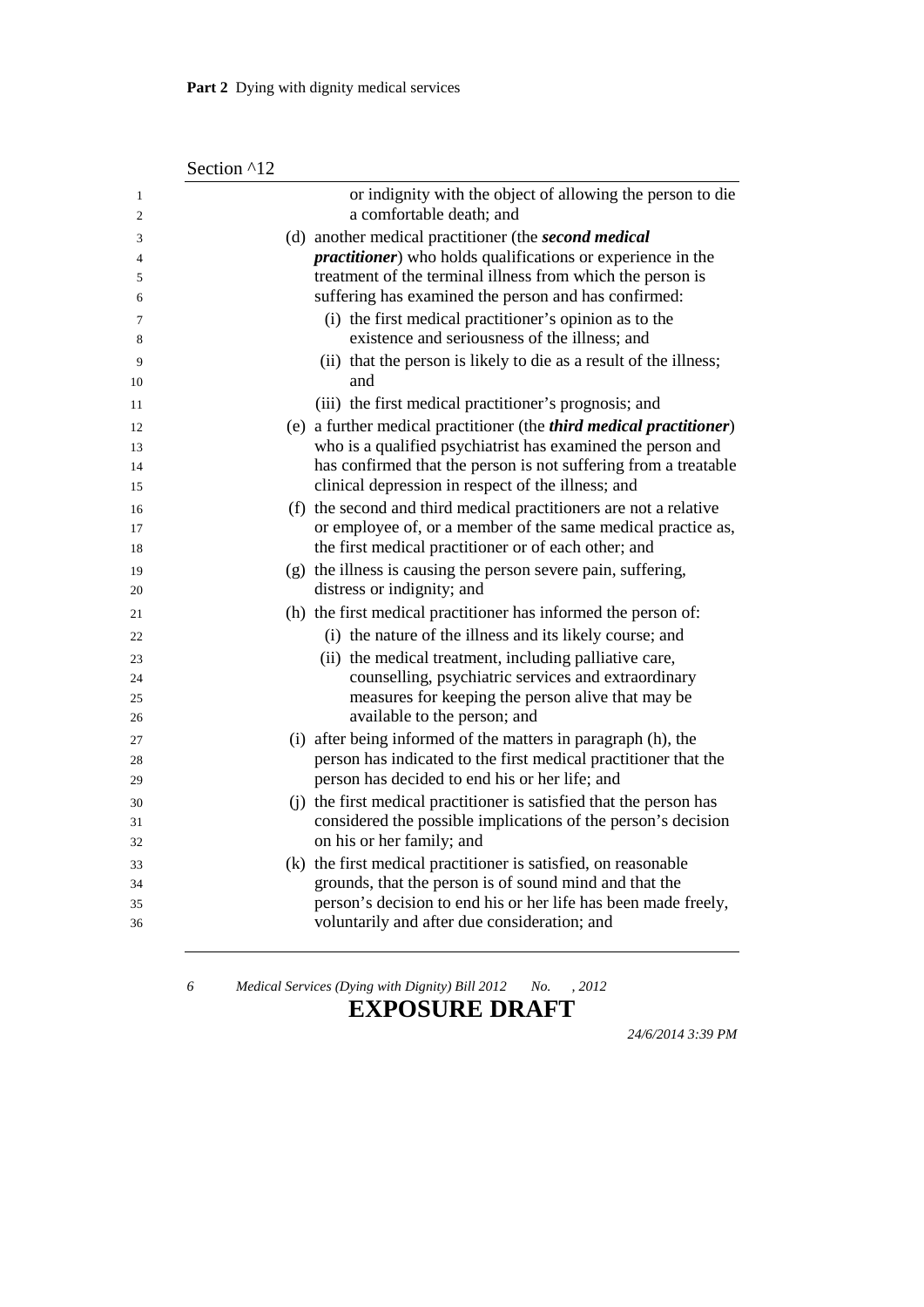| 1              | (1) at least 7 days after the person makes the indication referred                    |
|----------------|---------------------------------------------------------------------------------------|
| $\overline{2}$ | to in paragraph (i), the person, or another person acting on his                      |
| 3              | or her behalf in accordance with section ^14, has signed the                          |
| 4              | relevant part of the Certificate of Request; and                                      |
| 5              | (m) the Certificate of Request has been signed in the presence of                     |
| 6              | the person and the first medical practitioner by another                              |
| 7              | medical practitioner who:                                                             |
| 8<br>9         | (i) has discussed the case with the first medical practitioner<br>and the person; and |
| 10             | (ii) is satisfied, on reasonable grounds, that the Certificate                        |
| 11             | of Request is in order; and                                                           |
| 12             | (iii) is satisfied that the person is of sound mind; and                              |
| 13             | (iv) is satisfied that the person's decision to end his or her                        |
| 14             | life has been made freely, voluntarily and after due                                  |
| 15             | consideration; and                                                                    |
| 16             | (v) is satisfied that the conditions in paragraph (a) to (l)                          |
| 17             | have been complied with; and                                                          |
| 18             | (n) if, in accordance with subsection $\triangle 13(2)$ , an interpreter is           |
| 19             | required to be present at the signing of the Certificate of                           |
| 20             | Request, the Certificate has been signed by the interpreter                           |
| 21             | confirming the person's understanding of the request for the                          |
| 22             | provision of dying with dignity medical services; and                                 |
| 23             | (o) at least 48 hours have elapsed since the person signed the                        |
| 24             | Certificate of Request; and                                                           |
| 25             | (p) at no time before providing dying with dignity medical                            |
| 26             | services to the person has the person given to the first                              |
| 27             | medical practitioner an indication that it is no longer the                           |
| 28             | person's wish to end his or her life; and                                             |
| 29             | (q) the first medical practitioner himself or herself provides the                    |
| 30             | dying with dignity medical services to the person and                                 |
| 31             | remains present until the death of the person.                                        |
| 32             | (2) If the first medical practitioner has no special qualifications in the            |
| 33             | field of palliative care, a further condition is that the information to              |
| 34             | be provided to the person on the availability of palliative care                      |
| 35             | options in accordance with subparagraph $(1)(h)(ii)$ must be given                    |
|                |                                                                                       |

*24/6/2014 3:39 PM*

*Medical Services (Dying with Dignity) Bill 2012 No. , 2012 7*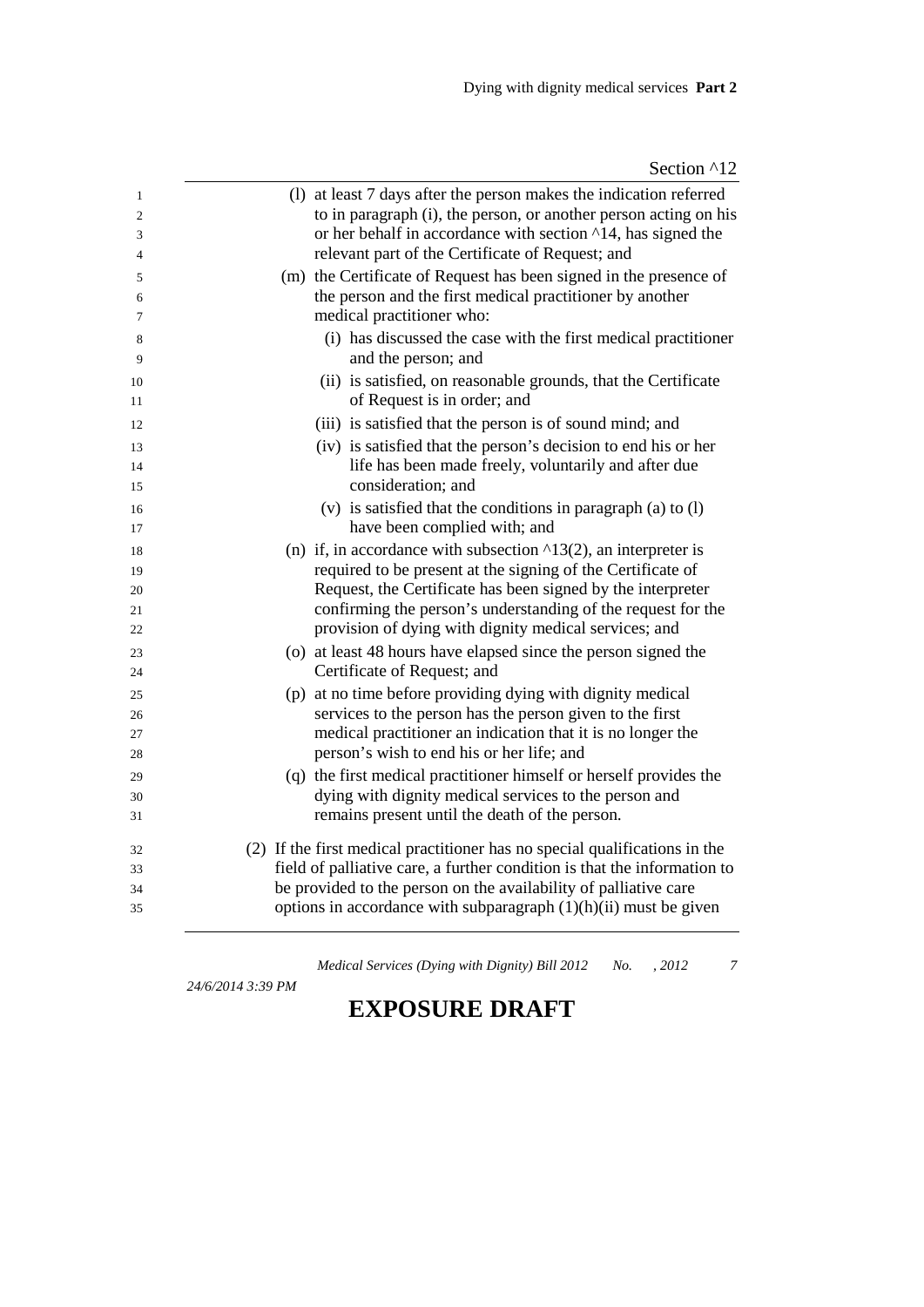Section ^13

| by another medical practitioner who has such special qualifications<br>in the field.                                                                                         |
|------------------------------------------------------------------------------------------------------------------------------------------------------------------------------|
| (3) The medical practitioner referred to in paragraph $(1)(m)$ and<br>subsection (2) may be the same medical practitioner referred to in<br>paragraph $(1)(d)$ or $(1)(e)$ . |
| ^13 Additional requirements                                                                                                                                                  |
| (1) In providing dying with dignity medical services under this Act, a                                                                                                       |
| medical practitioner:                                                                                                                                                        |
| (a) must be guided by appropriate medical standards and such<br>guidelines (if any) as are prescribed; and                                                                   |
| (b) must consider the appropriate pharmaceutical information                                                                                                                 |
| about any substance reasonably available for use in the                                                                                                                      |
| circumstances.                                                                                                                                                               |
| (2) A medical practitioner must not provide dying with dignity                                                                                                               |
| services under this Act if the medical practitioner, or any other                                                                                                            |
| medical practitioner referred to in section ^12 who is required to                                                                                                           |
| communicate with the person, does not share the same first                                                                                                                   |
| language as the person unless there is present at the time of that                                                                                                           |
| communication and at the time the Certificate of Request is signed<br>by or on behalf of the person, an interpreter who holds a prescribed                                   |
| professional qualification for interpreters in the first language of                                                                                                         |
| the person.                                                                                                                                                                  |
| (3) A medical practitioner must not provide dying with dignity                                                                                                               |
| services under this Act if, in his or her opinion and after                                                                                                                  |
| considering the advice of the medical practitioner referred to in                                                                                                            |
| paragraph $\triangle 12(1)(d)$ , there are palliative care options reasonably                                                                                                |
| available to the person to alleviate the person's pain or suffering to                                                                                                       |
| a level acceptable to the person.                                                                                                                                            |
| $(4)$ If a person:                                                                                                                                                           |
| (a) requests a medical practitioner to provide dying with dignity                                                                                                            |
| medical services to the person; and                                                                                                                                          |
| (b) subsequently receives palliative care that brings about the                                                                                                              |
| remission of the person's pain or suffering;                                                                                                                                 |

#### **EXPOSURE DRAFT**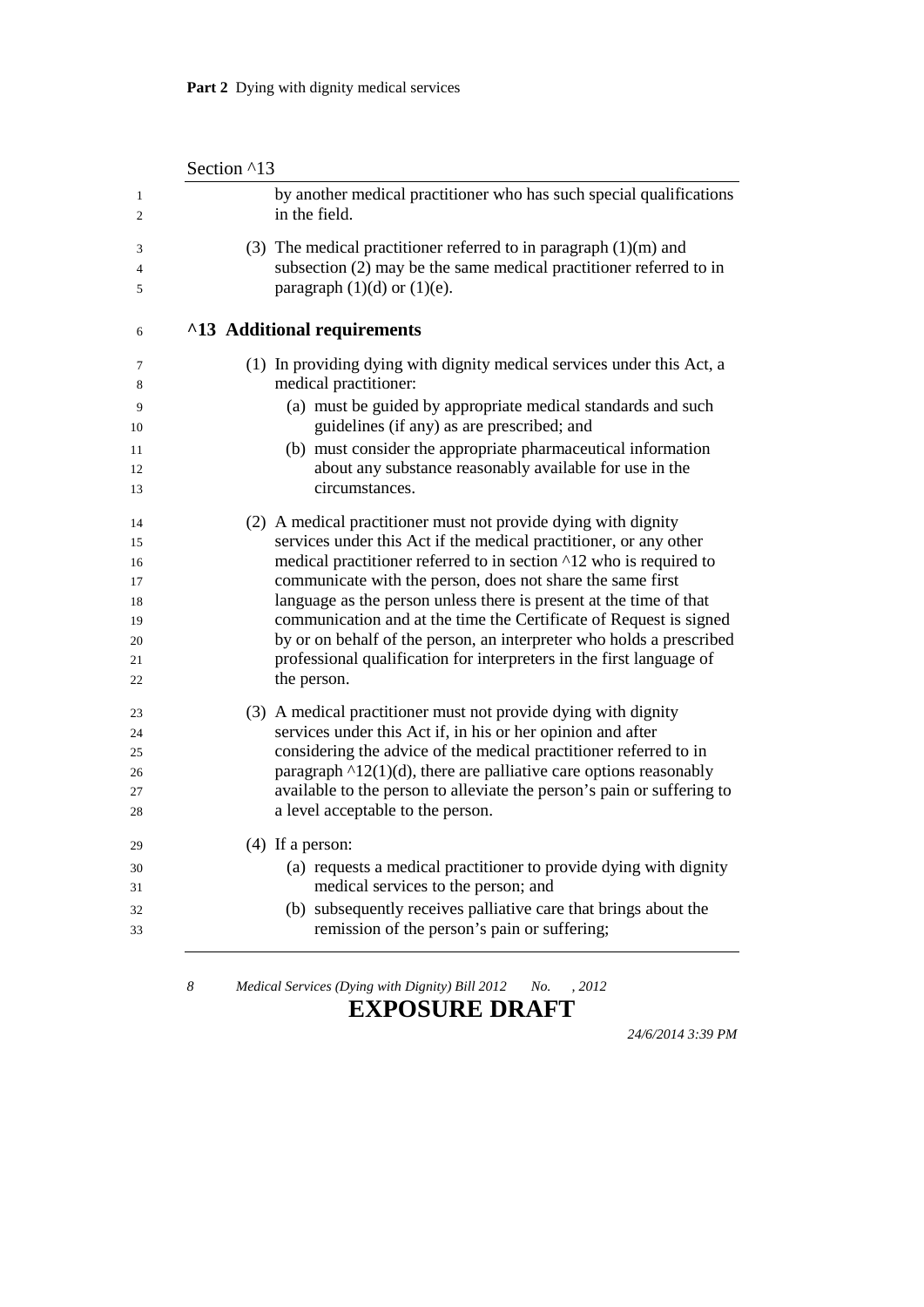| Section ^14 |  |  |
|-------------|--|--|
|-------------|--|--|

| $\mathbf{1}$<br>$\overline{c}$<br>3 | the medical practitioner must not provide dying with dignity<br>medical services to the person unless the person indicates to the<br>medical practitioner the person's wish to proceed with the request. |
|-------------------------------------|----------------------------------------------------------------------------------------------------------------------------------------------------------------------------------------------------------|
|                                     |                                                                                                                                                                                                          |
| 4                                   | <sup>14</sup> Rules if a person is unable to sign Certificate of Request                                                                                                                                 |
| 5                                   | (1) If a person who has requested a medical practitioner to provide                                                                                                                                      |
| 6                                   | dying with dignity medical services is physically unable to sign the                                                                                                                                     |
| 7                                   | Certificate of Request, a person who is not one of the following                                                                                                                                         |
| 8<br>9                              | may, at the person's request and in the presence of the persons<br>mentioned in subsection (2), sign the Certificate on behalf of the                                                                    |
| 10                                  | person:                                                                                                                                                                                                  |
|                                     |                                                                                                                                                                                                          |
| 11                                  | (a) a person who is under 18 years of age;                                                                                                                                                               |
| 12<br>13                            | (b) the medical practitioners referred to in paragraphs $\triangle 12(1)(d)$<br>or $(e)$ ;                                                                                                               |
| 14                                  | (c) a person who is likely to receive a benefit either directly or                                                                                                                                       |
| 15                                  | indirectly as a result of the death of the person.                                                                                                                                                       |
| 16                                  | (2) The persons mentioned in this subsection are:                                                                                                                                                        |
| 17                                  | (a) the medical practitioner referred to in paragraph $\lambda$ 12(1)(d);                                                                                                                                |
| 18                                  | and                                                                                                                                                                                                      |
| 19<br>20                            | (b) the medical practitioner referred to in paragraph $\lambda$ 12(1)(e);<br>and                                                                                                                         |
| 21                                  | (c) if an interpreter has been used in accordance with subsection                                                                                                                                        |
| 22                                  | $^13(2)$ —the interpreter.                                                                                                                                                                               |
| 23                                  | (3) A person who signs a Certificate of Request on behalf of another                                                                                                                                     |
| 24                                  | person (the <i>requester</i> ) forfeits any benefit the person would                                                                                                                                     |
| 25                                  | otherwise obtain, either directly or indirectly, as a result of the                                                                                                                                      |
| 26                                  | death of the requester.                                                                                                                                                                                  |
| 27                                  | ^15 Right to rescind request                                                                                                                                                                             |
| 28                                  | (1) A person who makes a request under section $\triangle 10$ may rescind the                                                                                                                            |
| 29                                  | request at any time and in any manner.                                                                                                                                                                   |
|                                     |                                                                                                                                                                                                          |

*24/6/2014 3:39 PM*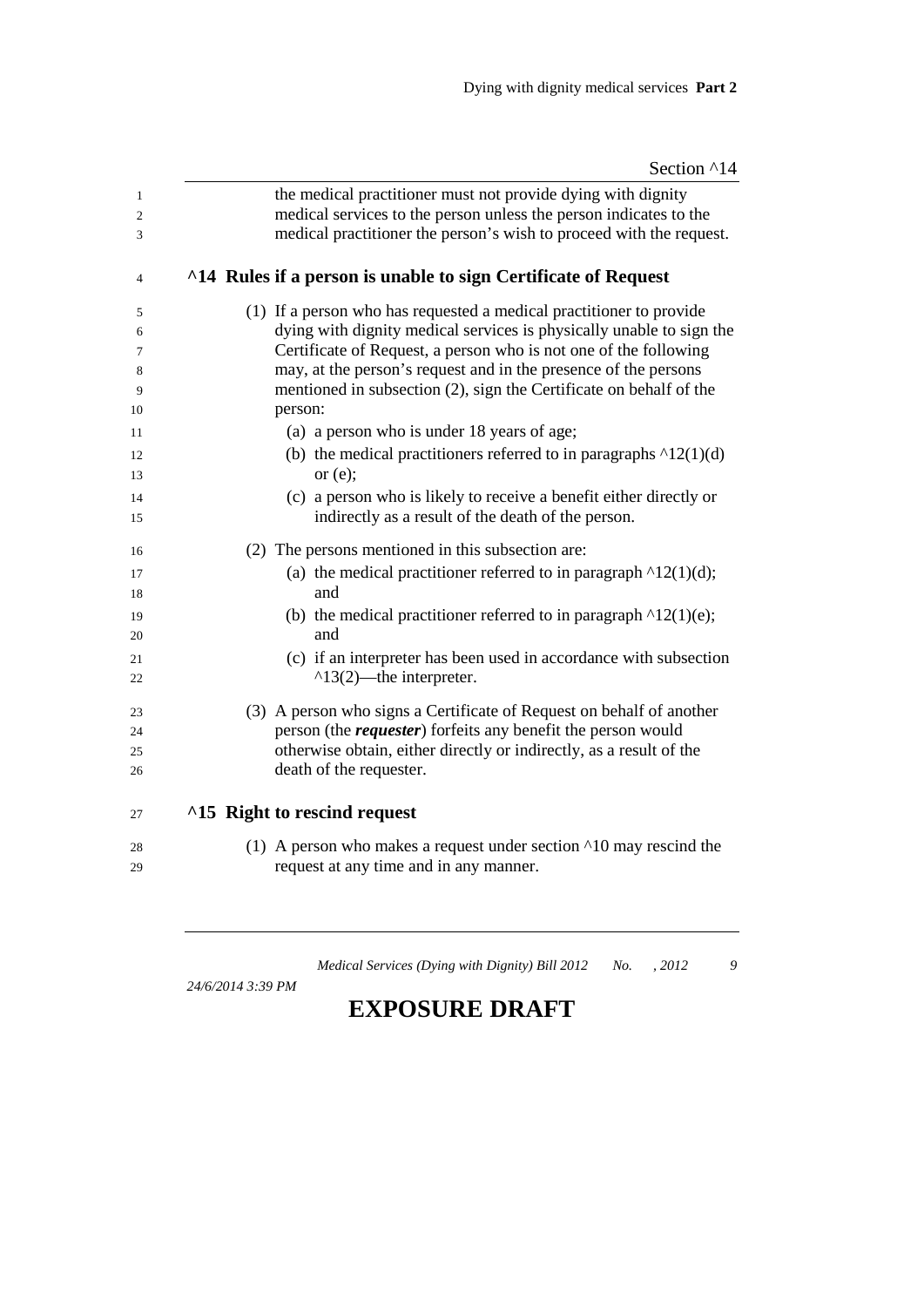| Section ^16 |  |  |
|-------------|--|--|
|-------------|--|--|

| $\mathbf{1}$   | (2) If a person rescinds a request and the person has signed a                    |
|----------------|-----------------------------------------------------------------------------------|
| $\overline{c}$ | Certificate of Request (or another person has signed it on his or her             |
| 3              | behalf), the medical practitioner to whom the request was made                    |
| $\overline{4}$ | must destroy the Certificate of Request.                                          |
| 5<br>6         | <b>Part 3—Administrative arrangements</b>                                         |
| 7              | ^16 Claim for payment for the provision of dying with dignity                     |
| 8              | medical services                                                                  |
| 9              | (1) A medical practitioner may make a claim to the Secretary for                  |
| 10             | payment for the provision of dying with dignity medical services if               |
| 11             | such services have been provided in accordance with this Act.                     |
| 12             | (2) A claim for payment must:                                                     |
| 13             | (a) be made in the prescribed form; and                                           |
| 14             | (b) be accompanied by such other information or documents (if                     |
| 15             | any) as are prescribed; and                                                       |
| 16             | (c) be lodged in the prescribed manner.                                           |
| 17             | ^17 Determination of claim and payment of amount                                  |
| 18             | (1) Upon receiving a claim under section $\triangle 16$ , the Secretary must make |
| 19             | a decision granting or refusing the claim within 14 days after the                |
| 20             | day on which the claim is received.                                               |
| 21             | (2) If the claim is granted, the Secretary must pay to the medical                |
| 22             | practitioner an amount calculated by r eference to the fees for                   |
| 23             | dying with dignity medical services prescribed by the regulations.                |
| 24             | (3) The regulations may prescribe different fees for different dying              |
| 25             | with dignity medical services. This subsection does not limit                     |
| 26             | subsection 33(3) of the Acts Interpretation Act 1901.                             |
| 27             | (4) If the claim is refused, the Secretary must give the medical                  |
| 28             | practitioner a notice stating that the claim has been refused and                 |
| 29             | setting out the reasons for the refusal.                                          |

#### **EXPOSURE DRAFT**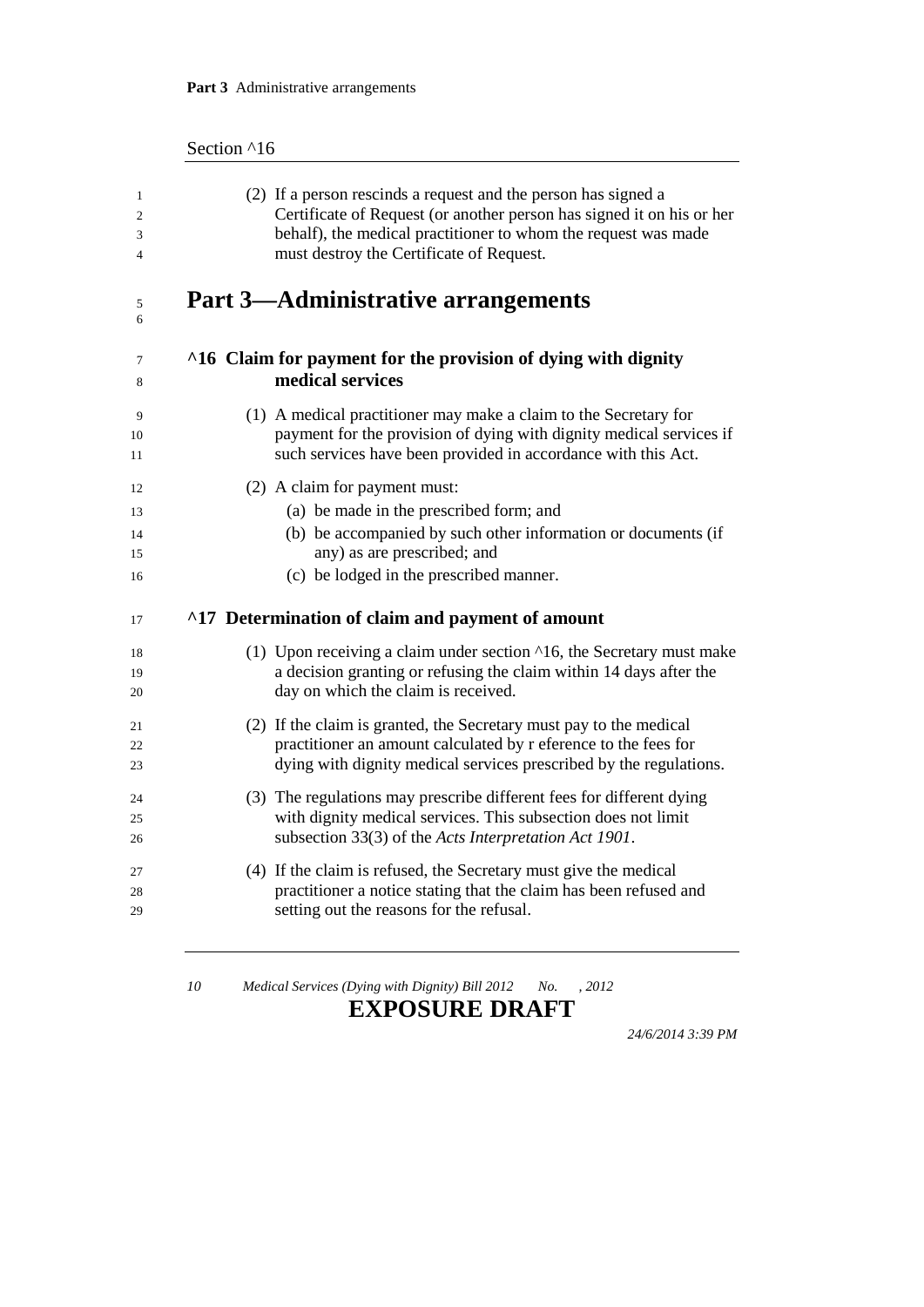| ^18 Commonwealth payment is full payment                                                                                                                                                                                                                                                                                   |
|----------------------------------------------------------------------------------------------------------------------------------------------------------------------------------------------------------------------------------------------------------------------------------------------------------------------------|
| If a medical practitioner agrees to provide dying with dignity<br>medical services to a person, the medical practitioner is taken to                                                                                                                                                                                       |
| have agreed that the Commonwealth will pay for the services in                                                                                                                                                                                                                                                             |
| accordance with this Part in full satisfaction of any amount that<br>would otherwise be owed by the person to the medical practitioner.                                                                                                                                                                                    |
| <sup>19</sup> Medical practitioner to keep records                                                                                                                                                                                                                                                                         |
| A medical practitioner who provides dying with dignity medical<br>services to a person under this Act that results in the death of the                                                                                                                                                                                     |
| person must keep the following records:                                                                                                                                                                                                                                                                                    |
| (a) a note of any oral request of the person for such services;                                                                                                                                                                                                                                                            |
| (b) the Certificate of Request;                                                                                                                                                                                                                                                                                            |
| (c) a record of his or her opinion as to the person's state of mind                                                                                                                                                                                                                                                        |
| at the time the person signed the Certificate of Request;                                                                                                                                                                                                                                                                  |
| (d) certification that, in his or her opinion, the person's decision<br>to end his or her life was made freely, voluntarily and after                                                                                                                                                                                      |
| due consideration;                                                                                                                                                                                                                                                                                                         |
| (e) the reports of the medical practitioners referred to in<br>paragraphs ^12(1)(d) and (e);                                                                                                                                                                                                                               |
| (f) certification as to the independence of the medical<br>practitioners referred to in paragraphs $\triangle 12(1)(d)$ and (e);                                                                                                                                                                                           |
| (g) certification that all of the requirements of this Act have been<br>met;                                                                                                                                                                                                                                               |
| (h) any other prescribed records.                                                                                                                                                                                                                                                                                          |
| Note:<br>It is an offence to fail to comply with this section: see section ^23.                                                                                                                                                                                                                                            |
| ^20 Certification as to death                                                                                                                                                                                                                                                                                              |
| A medical practitioner who provides dying with dignity medical<br>services under this Act that results in the death of a person is to be<br>taken, for the purposes of the law of the State or Territory in which<br>the death occurs, to have been responsible for the person's medical<br>care immediately before death. |

*24/6/2014 3:39 PM*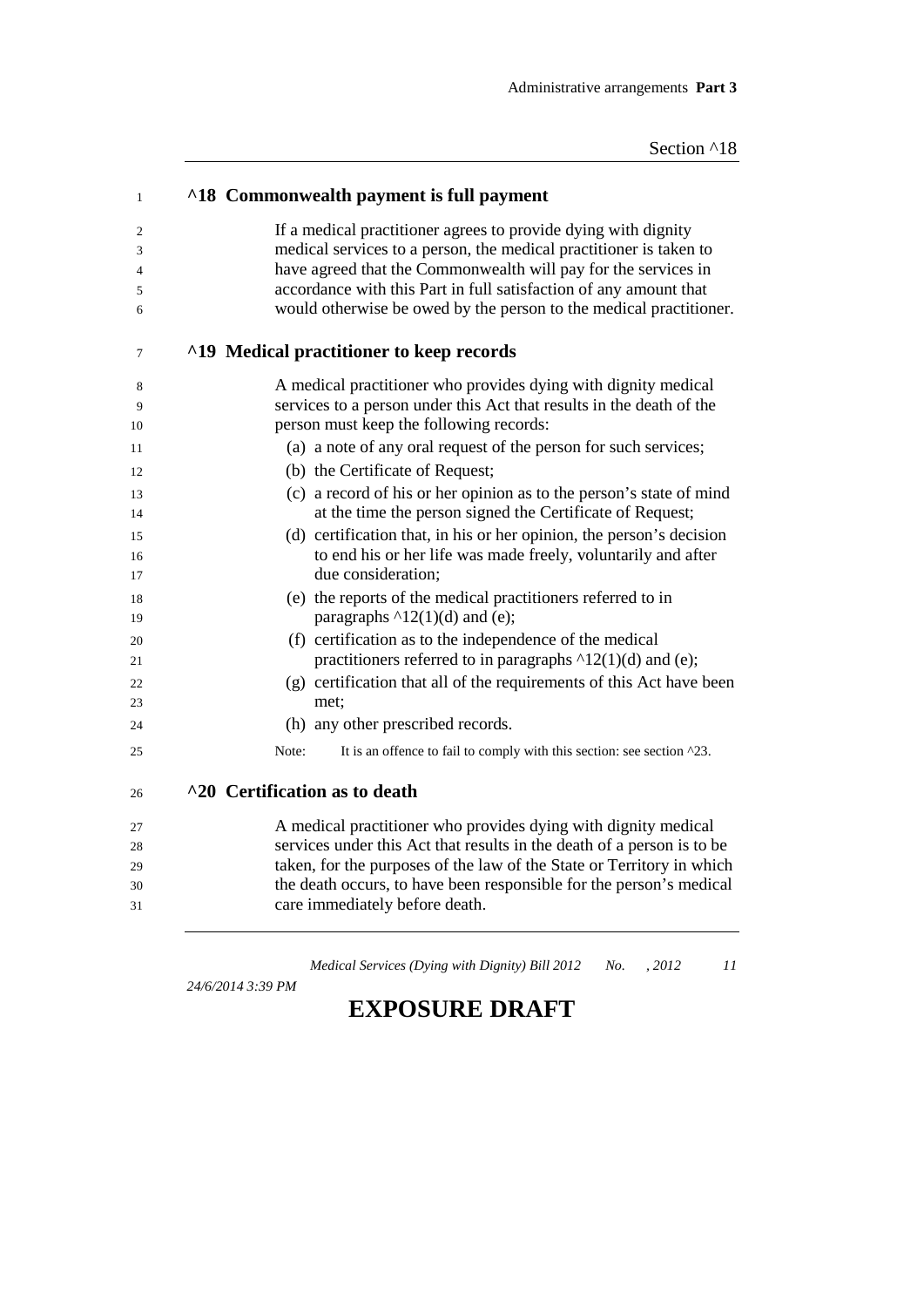| Section ^21 |                        |                                                                                                                                                                                   |
|-------------|------------------------|-----------------------------------------------------------------------------------------------------------------------------------------------------------------------------------|
|             | Note:                  | This means that the medical practitioner is required to give notice of<br>the person's death to the body in the State or Territory that is<br>responsible for registering deaths. |
|             | <b>Part 4-Offences</b> |                                                                                                                                                                                   |
|             |                        | ^21 Intending to influence a medical practitioner in relation to<br>dying with dignity medical services                                                                           |
|             |                        | (1) A person commits an offence if:                                                                                                                                               |
|             |                        | (a) the person gives or promises any benefit (other than a<br>payment of the kind covered by section ^17) to a medical<br>practitioner; and                                       |
|             |                        | (b) the person does so with the intention of influencing the<br>medical practitioner to provide, or not provide, a dying with<br>dignity medical service.                         |
|             |                        | Penalty: Imprisonment for 5 years.                                                                                                                                                |
|             |                        | (2) A person commits an offence if:                                                                                                                                               |
|             |                        | (a) the person causes, or threatens to cause, any disadvantage to                                                                                                                 |
|             |                        | a medical practitioner; and                                                                                                                                                       |
|             |                        | (b) the person does so with the intention of influencing the<br>medical practitioner to provide, or not provide, a dying with                                                     |
|             |                        | dignity medical service.                                                                                                                                                          |
|             |                        | Penalty: Imprisonment for 5 years.                                                                                                                                                |
|             | ^22 Improper conduct   |                                                                                                                                                                                   |
|             |                        | A person commits an offence if the person, by deception or undue                                                                                                                  |
|             |                        | influence, procures the signing or witnessing of a Certificate of                                                                                                                 |
|             | Request.               |                                                                                                                                                                                   |
|             |                        | Penalty: Imprisonment for 5 years.                                                                                                                                                |

#### **EXPOSURE DRAFT**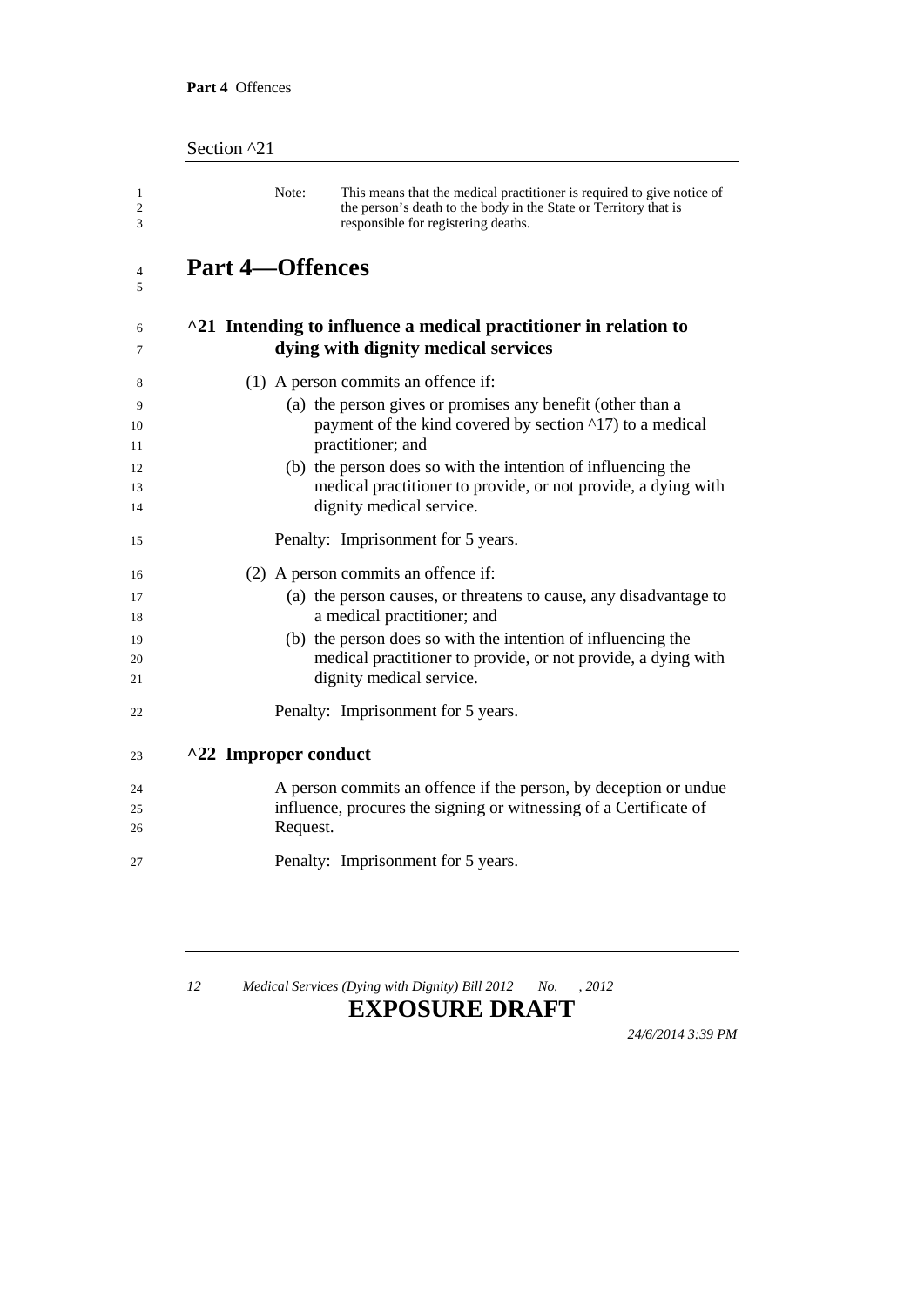| <sup>1</sup> 23 Failure to keep records |  |
|-----------------------------------------|--|
|-----------------------------------------|--|

| 2              | A medical practitioner commits an offence if:                      |
|----------------|--------------------------------------------------------------------|
| 3              | (a) the medical practitioner is subject to a requirement under     |
| $\overline{4}$ | section $\triangle$ 19; and                                        |
| .5             | (b) the medical practitioner fails to comply with the requirement. |
| 6              | Penalty: Imprisonment for 2 years.                                 |
|                |                                                                    |

*24/6/2014 3:39 PM*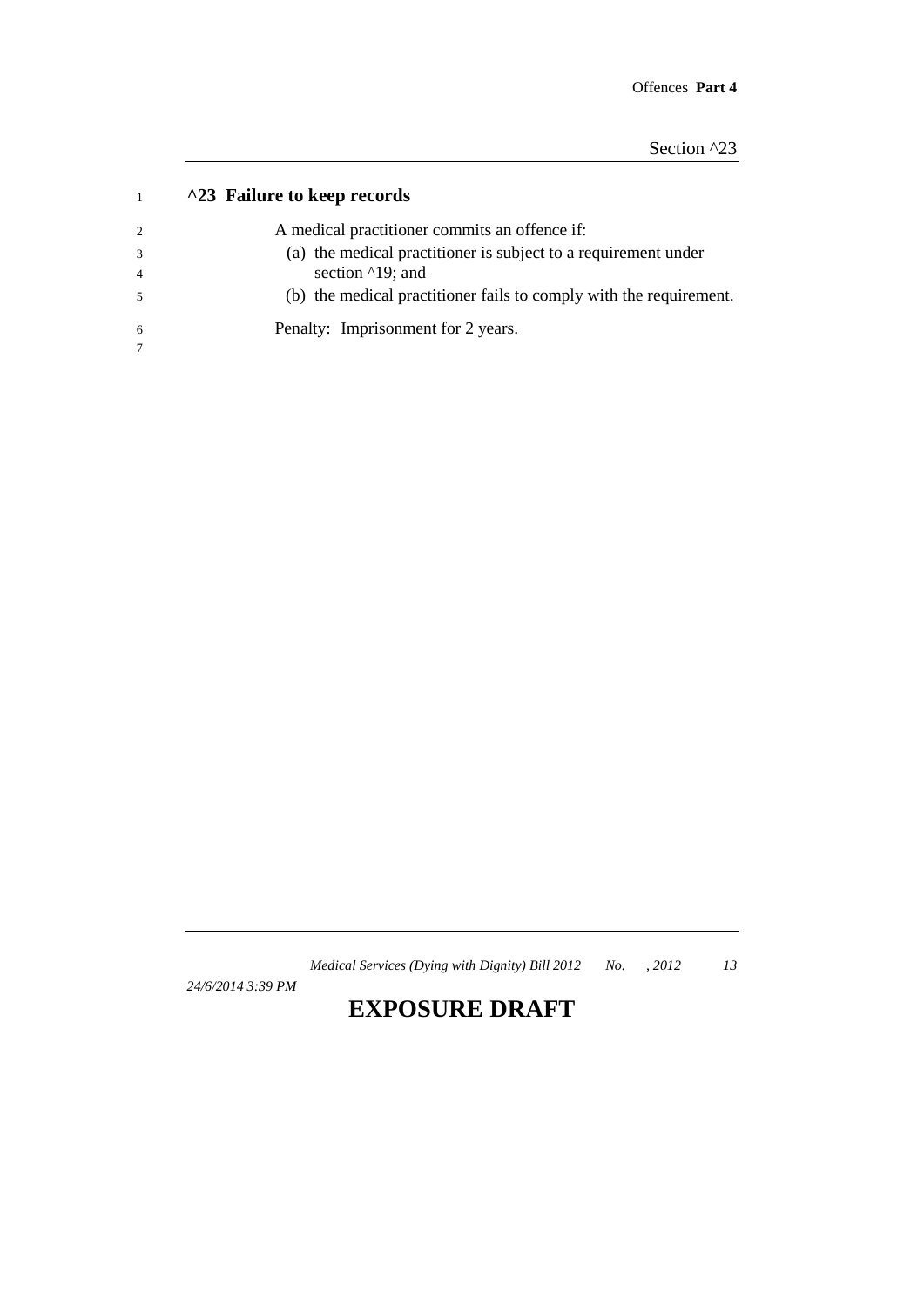Section ^24

| ^24 Immunity from civil, criminal and disciplinary actions                                                                                          |
|-----------------------------------------------------------------------------------------------------------------------------------------------------|
| No civil, criminal or disciplinary action lies, and proceedings must                                                                                |
| not be brought, against a person in relation to an act done, or<br>omitted to be done, if the act is done, or omitted to be done, by the<br>person: |
| (a) in good faith; and                                                                                                                              |
| (b) for the purposes of this Act; and                                                                                                               |
| (c) in accordance with this Act.                                                                                                                    |
| ^25 Certain acts and omissions are not offences                                                                                                     |
| An act done, or omitted to be done, does not constitute an offence                                                                                  |
| against a law of the Commonwealth, a State or a Territory if the act                                                                                |
| is done, or omitted to be done:                                                                                                                     |
| (a) in good faith; and                                                                                                                              |
| (b) for the purposes of this Act; and                                                                                                               |
| (c) in accordance with this Act.                                                                                                                    |
| ^26 Appropriation                                                                                                                                   |
| (1) Payments under this Act are payable out of money appropriated by                                                                                |
| the Parliament for the purpose.                                                                                                                     |
| (2) Despite anything else in this Act, this Act does not create an                                                                                  |
| entitlement to payment under this Act unless and until the                                                                                          |
| Consolidated Revenue Fund has been appropriated for the purpose                                                                                     |
| of this Act.                                                                                                                                        |
| ^27 Regulations                                                                                                                                     |
| The Governor-General may make regulations prescribing matters:                                                                                      |
| (a) required or permitted by this Act to be prescribed; or                                                                                          |

<u> 1989 - Johann Stoff, fransk politik (d. 1989)</u>

*14 Medical Services (Dying with Dignity) Bill 2012 No. , 2012*

#### **EXPOSURE DRAFT**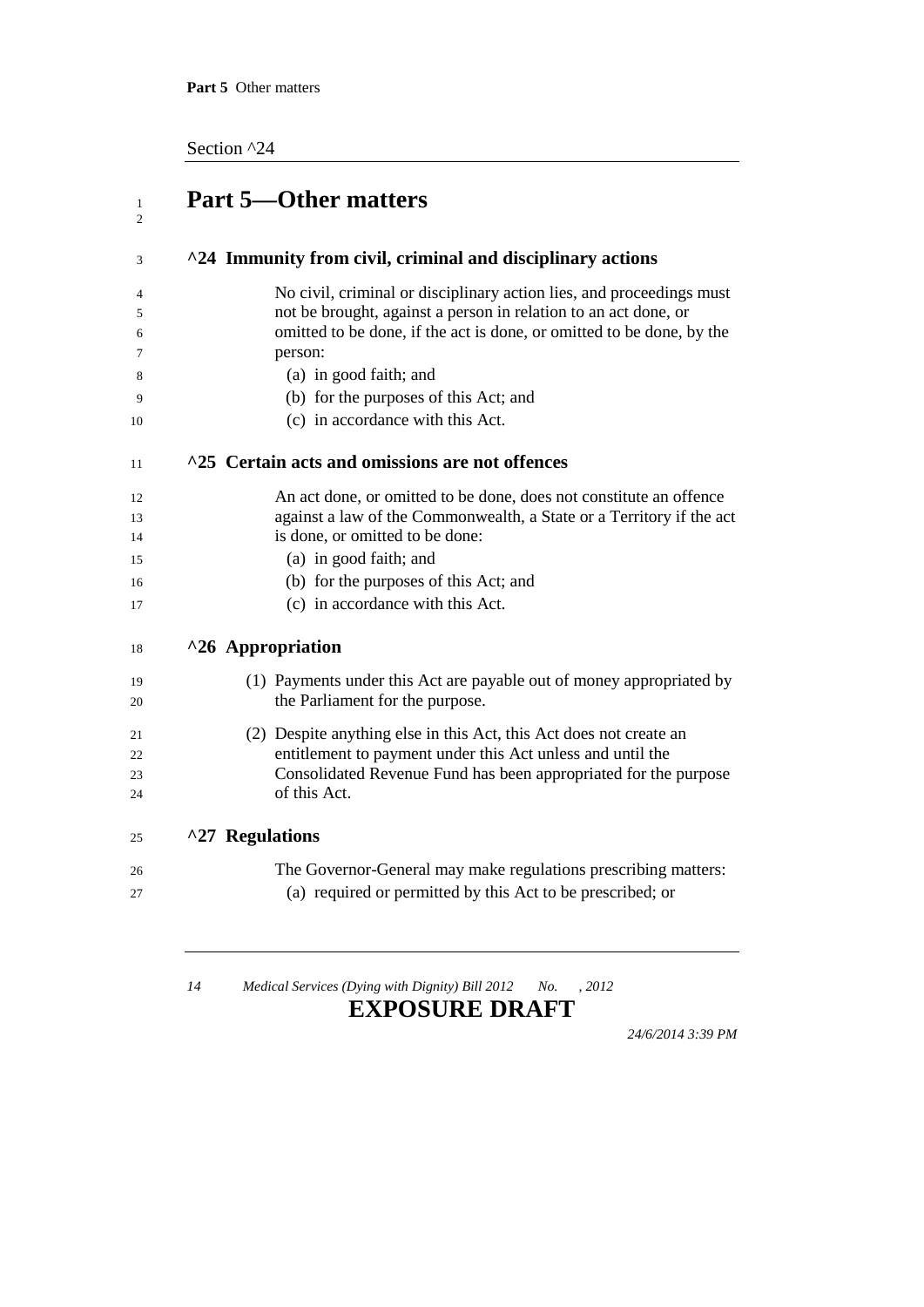Section ^27

1 (b) necessary or convenient to be prescribed for carrying out or 2 giving effect to this Act.

*Medical Services (Dying with Dignity) Bill 2012 No. , 2012 15*

*24/6/2014 3:39 PM*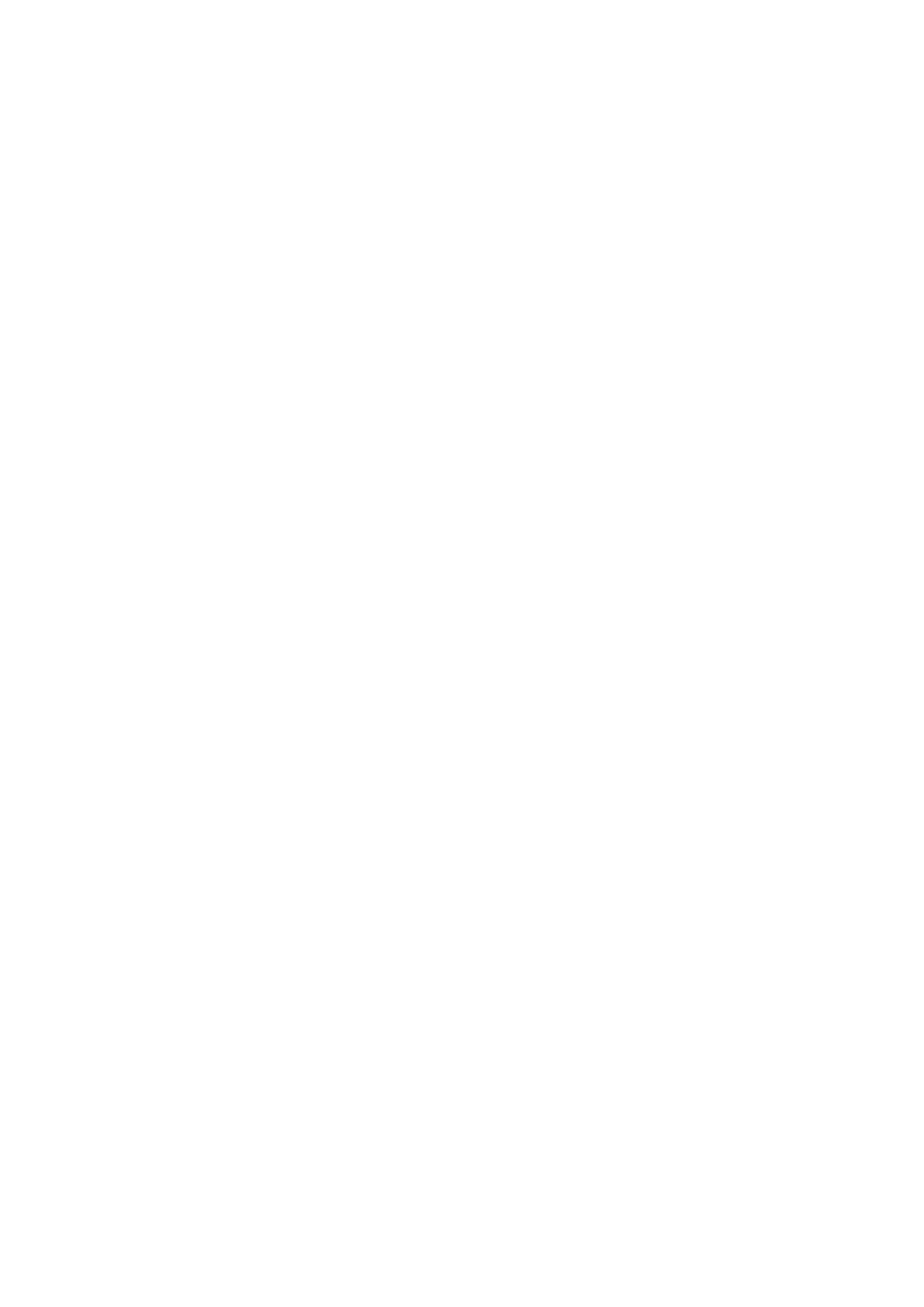# **Schedule 1—Request for dying with dignity medical services**

| 3<br>$\overline{4}$ | Note: | See the definition of <i>Certificate of Request</i> in section ^4.                                                                    |
|---------------------|-------|---------------------------------------------------------------------------------------------------------------------------------------|
| 5<br>6<br>7         |       | medical practitioner that I am suffering from an illness which will<br>ultimately result in my death and this has been confirmed by a |
| 8                   |       | second medical practitioner.                                                                                                          |
| 9                   |       | I have been fully informed of the nature of my illness and its likely                                                                 |
| 10<br>11            |       | course and the medical treatment, including palliative care,<br>counselling and psychiatric support and extraordinary measures        |
| 12                  |       | that may keep me alive, that is available to me and I am satisfied                                                                    |
| 13<br>14            |       | that there is no medical treatment reasonably available that is<br>acceptable to me in my circumstances.                              |
| 15                  |       | I understand that I have the right to rescind this request at any time.                                                               |
| 16                  |       |                                                                                                                                       |
| 17                  |       |                                                                                                                                       |
| 18                  |       |                                                                                                                                       |
| 19                  |       | <b>Declaration of witness (medical practitioner)</b>                                                                                  |
| 20                  |       | I declare that:                                                                                                                       |
| 21                  |       | (a) the person signing this request is personally known to me;                                                                        |
| 22                  |       | and                                                                                                                                   |
| 23                  |       | (b) he/she is a patient under my care; and                                                                                            |
| 24                  |       | (c) he/she signed the request in my presence and in the presence<br>of the second witness to this request; and                        |
| 25                  |       |                                                                                                                                       |
| 26<br>27            |       | (d) I am satisfied that he/she is of sound mind and that his/her<br>decision to end his/her life has been made freely, voluntarily    |
| 28                  |       | and after due consideration.                                                                                                          |
|                     |       |                                                                                                                                       |

*Medical Services (Dying with Dignity) Bill 2012 No. , 2012 1*

## **EXPOSURE DRAFT**